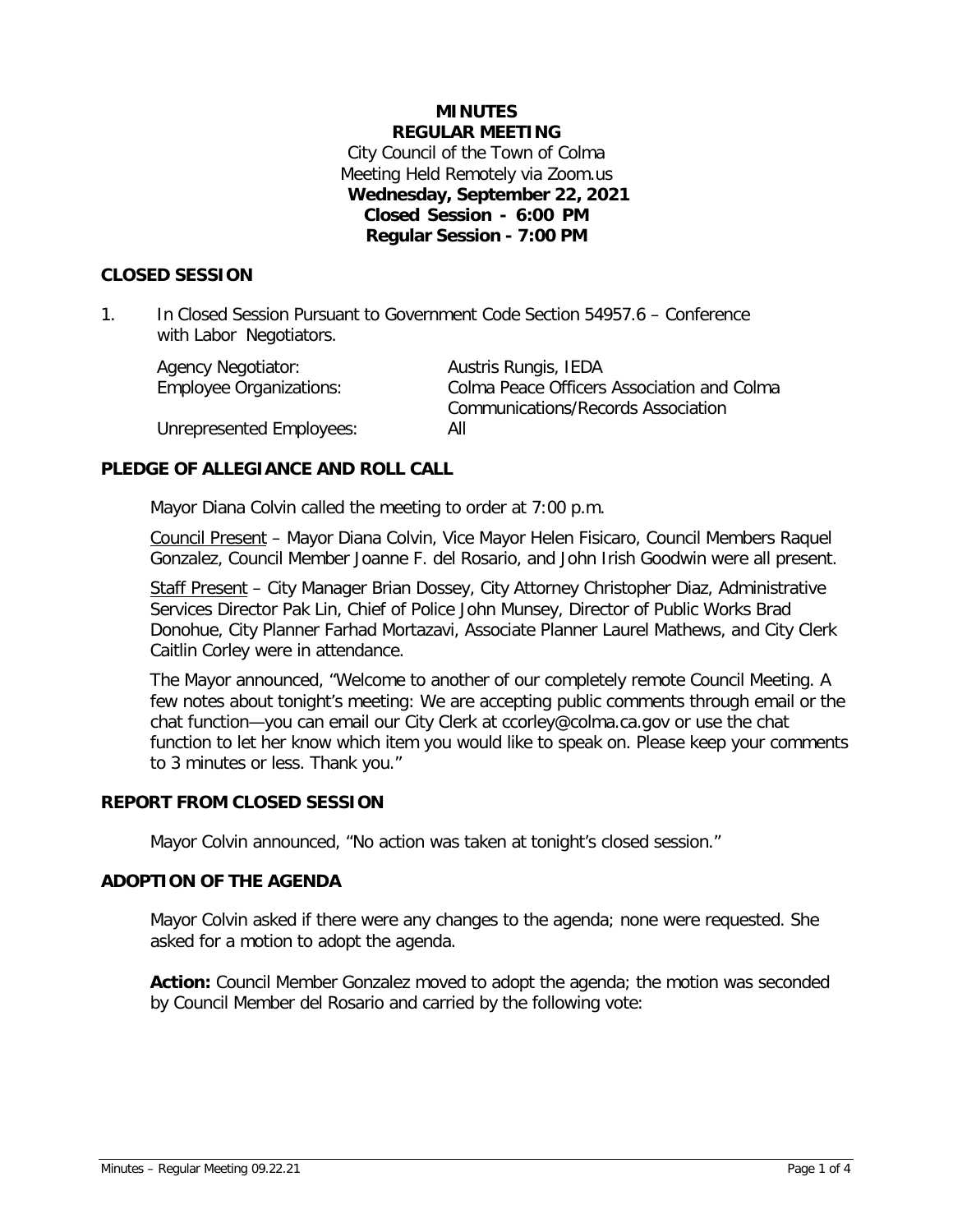| Name                  | Voting |    | Present, Not Voting |                   | Absent |
|-----------------------|--------|----|---------------------|-------------------|--------|
|                       | Aye    | No | Abstain             | Not Participating |        |
| Diana Colvin, Mayor   |        |    |                     |                   |        |
| Helen Fisicaro        |        |    |                     |                   |        |
| Raquel Gonzalez       |        |    |                     |                   |        |
| Joanne F. del Rosario |        |    |                     |                   |        |
| John Irish Goodwin    |        |    |                     |                   |        |
|                       | 5      |    |                     |                   |        |

# **PRESENTATION**

- Cypress Lawn Arboretum Director Josh Gevertz gave a presentation on Arboretum Day.
- Director of Public Works and Planning Brad Donohue introduced new City Planner Farhad Mortazavi.

# **PUBLIC COMMENTS**

Mayor Colvin opened the public comment period at 7:19 p.m. and seeing no one request to speak, she closed the public comment period.

# **CONSENT CALENDAR**

- 2. Motion to Accept the Minutes from the September 8, 2021 Regular Meeting.
- 3. Motion to Adopt a Resolution Adjusting Salary for Part-Time Staff to Meet the Minimum Wage Requirement Set Forth by the State of California and Amending the Salary Schedule.

**Action:** Council Member Goodwin moved to approve the consent calendar items #2 and 3; the motion was seconded by Council Member del Rosario and carried by the following vote:

| Name                  | Voting |    | Present, Not Voting | Absent            |  |
|-----------------------|--------|----|---------------------|-------------------|--|
|                       | Aye    | No | Abstain             | Not Participating |  |
| Diana Colvin, Mayor   |        |    |                     |                   |  |
| Helen Fisicaro        |        |    |                     |                   |  |
| Raquel Gonzalez       |        |    |                     |                   |  |
| Joanne F. del Rosario |        |    |                     |                   |  |
| John Irish Goodwin    |        |    |                     |                   |  |
|                       | 5      |    |                     |                   |  |

# **NEW BUSINESS**

# 4. **GRAND JURY RESPONSE – RACIAL IDENTITY AND PROFILING ACT**

Chief of Police John Munsey presented the staff report. Mayor Colvin opened the public comment period at 7:30 p.m. and seeing no one request to speak, she closed the public comment period. Council discussion followed.

**Action:** Council Member Goodwin moved to approve the Town's Response to the Grand Jury Report Dated July 27, 2021, Regarding "Building Better Trust Between the Community & Law Enforcement Via the Racial Identity and Profiling Act;" the motion was seconded by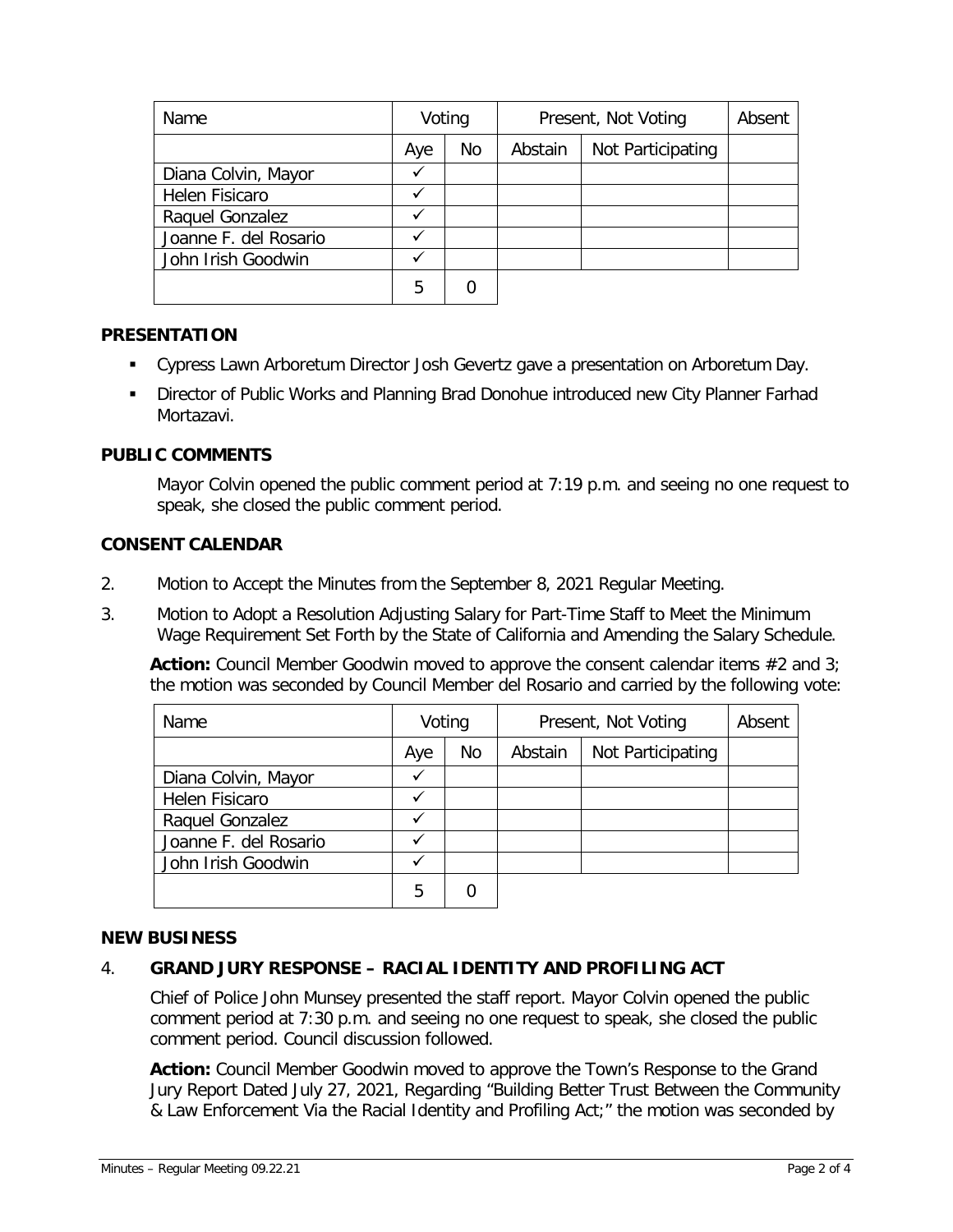Council Member del Rosario and carried by the following vote:

| Name                  | Voting |    | Present, Not Voting |                   | Absent |
|-----------------------|--------|----|---------------------|-------------------|--------|
|                       | Aye    | No | Abstain             | Not Participating |        |
| Diana Colvin, Mayor   |        |    |                     |                   |        |
| Helen Fisicaro        |        |    |                     |                   |        |
| Raquel Gonzalez       |        |    |                     |                   |        |
| Joanne F. del Rosario |        |    |                     |                   |        |
| John Irish Goodwin    |        |    |                     |                   |        |
|                       | 5      |    |                     |                   |        |

# 5. **REPORT ON AB 361 AND EXECUTIVE ORDER REGARDING REMOTE MEETINGS**

City Attorney Christopher Diaz presented the staff report. Mayor Colvin opened the public comment period at 7:47 p.m. and seeing no one request to speak, the Mayor closed the public comment period. Council discussion followed.

**Action:** Vice Mayor Fisicaro moved to Receive a Report on Assembly Bill 361 and the Status of the Governor's Executive Order Regarding Remote Meetings, and Provide Input, if any; the motion was seconded by Council Member del Rosario and carried by the following vote:

| Name                  | Voting |    | Present, Not Voting |                   | Absent |
|-----------------------|--------|----|---------------------|-------------------|--------|
|                       | Aye    | No | Abstain             | Not Participating |        |
| Diana Colvin, Mayor   |        |    |                     |                   |        |
| <b>Helen Fisicaro</b> |        |    |                     |                   |        |
| Raquel Gonzalez       |        |    |                     |                   |        |
| Joanne F. del Rosario |        |    |                     |                   |        |
| John Irish Goodwin    |        |    |                     |                   |        |
|                       | 5      |    |                     |                   |        |

# **COUNCIL CALENDARING**

The next Regular Meeting will be on Wednesday, October 13, 2021 at 7:00 p.m.

# **REPORTS**

City Manager Brian Dossey gave an update on the following topics:

- $\blacksquare$  He will be attending the League of California Cities Conference on September 23 24, 2021.
- The C.A.P.E. program will be holding a Refresher Course for currently certified CERT members on Thursday, September 23, 2021.
- There will be a new C.A.P.E. course series beginning on September 30, 2021.
- The Annual Business Recognition event will be held on Thursday, October 7 at 11:30 p.m. at the Colma Community Center.

# **ADJOURNMENT**